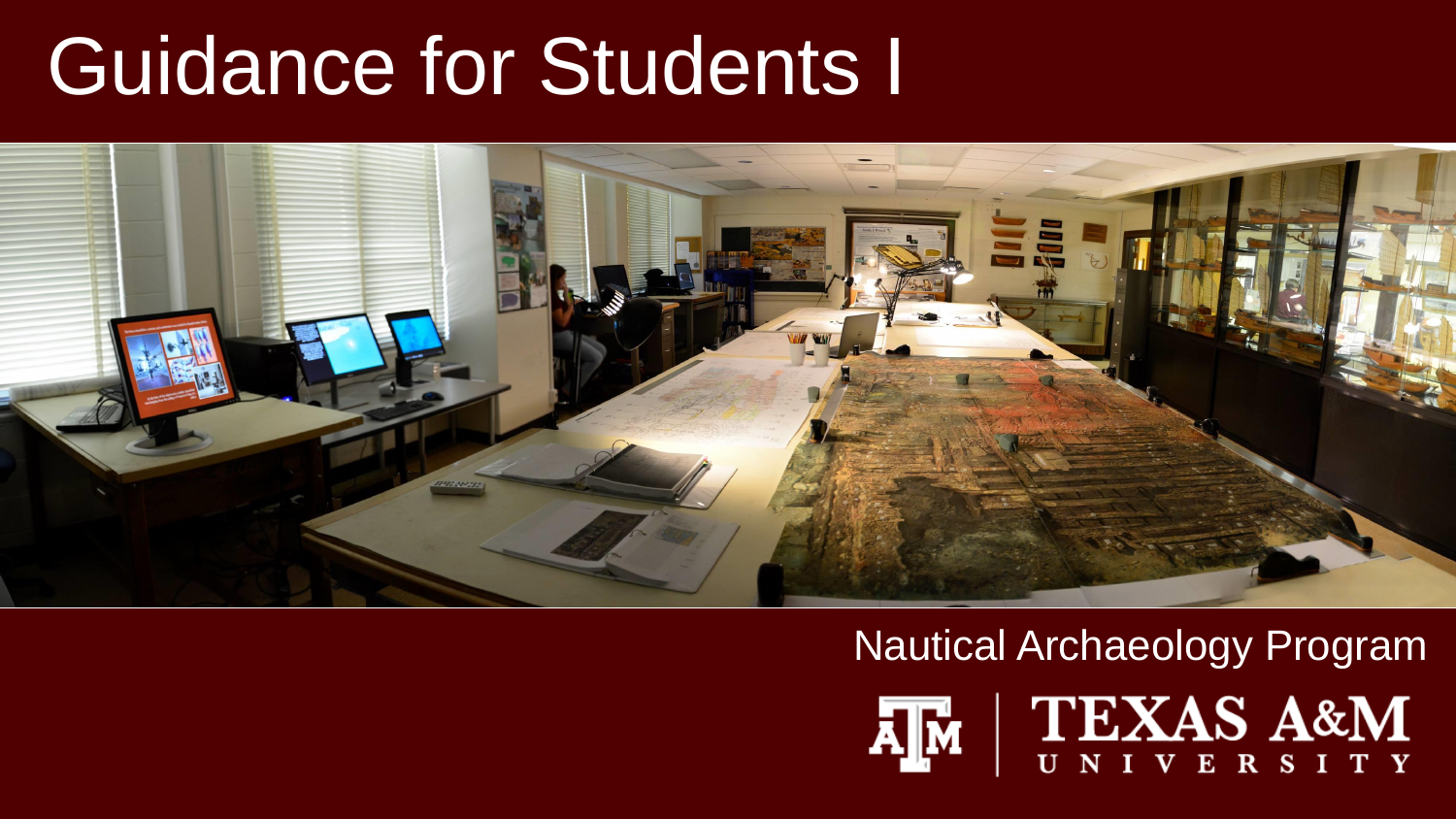The first advice we give our students is that it is paramount that they know  ${\sf the}$   ${\sf fuel}$  :

- How are things working worldwide? What is the future looking like?
- How is nautical archaeology evolving?
- Which are the best journals?
- Which are the most relevant international meetings?
- The most active international organizations?
- The trends? There are more non-western archaeologists every year!
- What are the fashionable narratives?
- The role of the media?
- The perceived social value of archaeology?



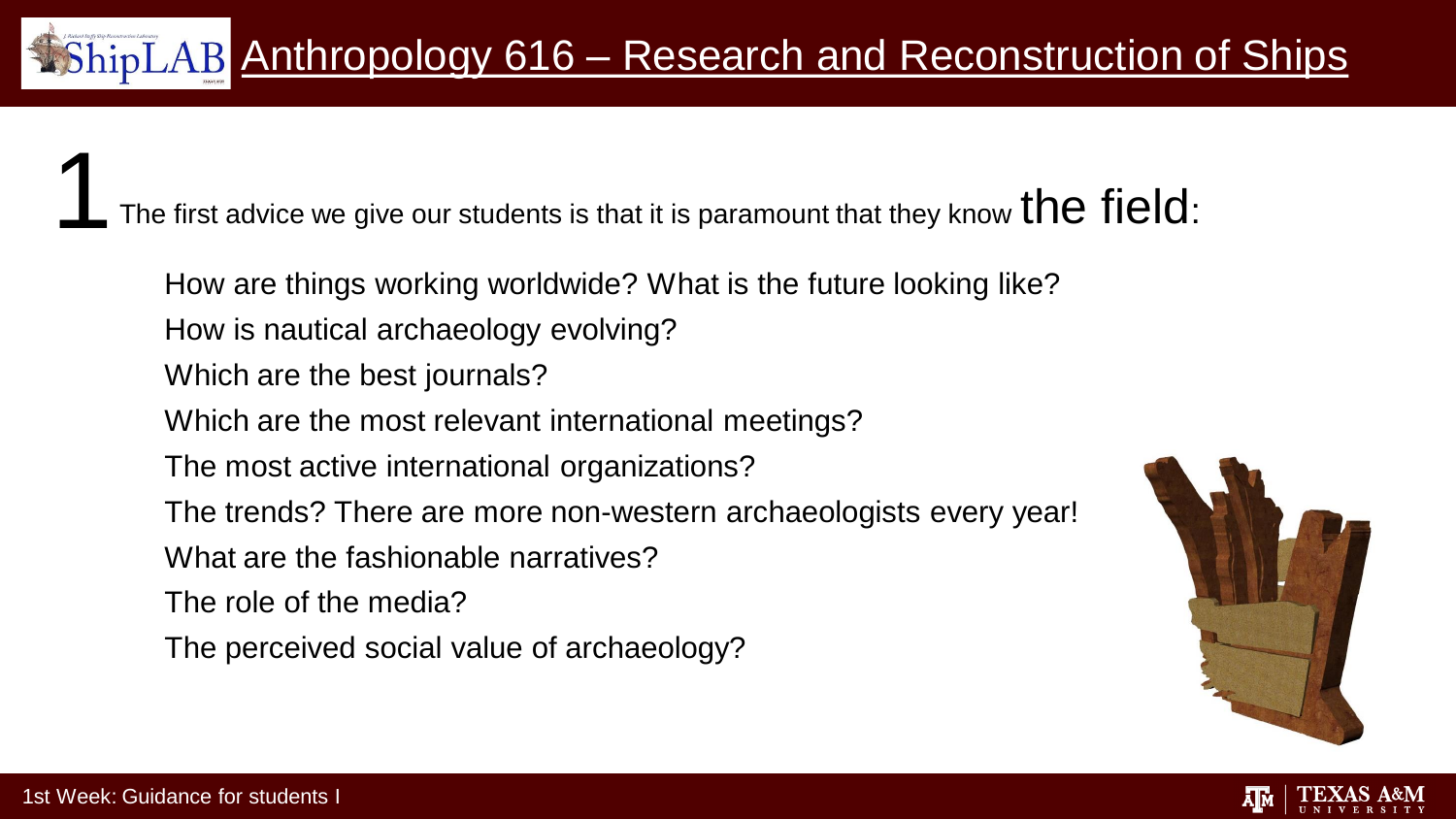The second is about the job market:

What skills are in demand, and are likely to be in five years: What is the job market looking for right now? What will the job market look like in five years? The academic world Contract archaeology Museums State research centers State offices

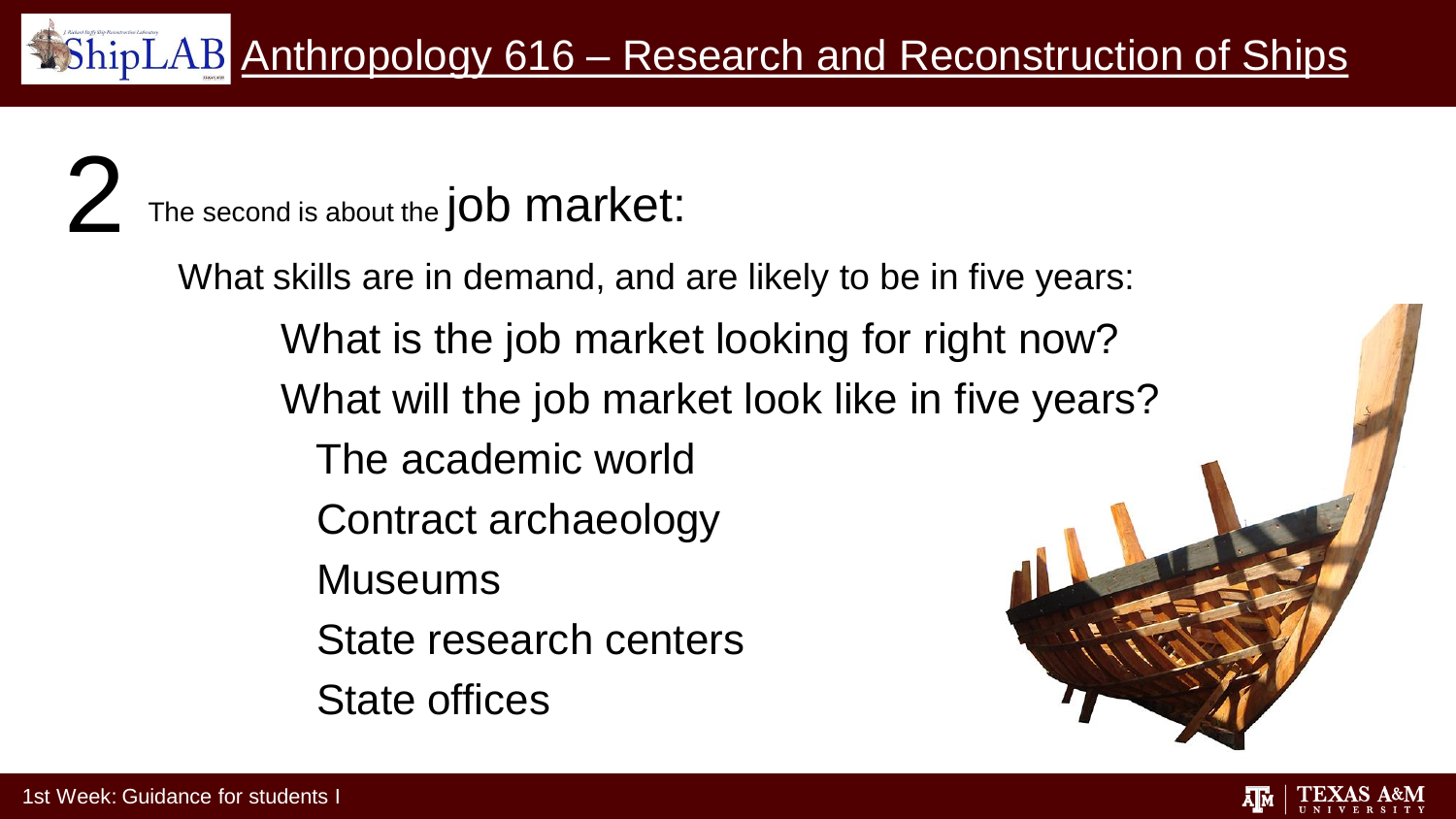The third is about  $\mathsf{knorm}$   $\mathsf{redge}$ . Theoretical, practical, intellectual ambition, a taste for literature, the arts, cinema, music, politics, food… 3

Anthropology 616 – Research and Reconstruction of Ships

#### Common sense: an idea of what is a life worth living.

*Socrates* 

#### You cannot be neutral on a moving train.

*Howard Zinn*

#### Do you read? Are you curious?

Are you interested in the world?

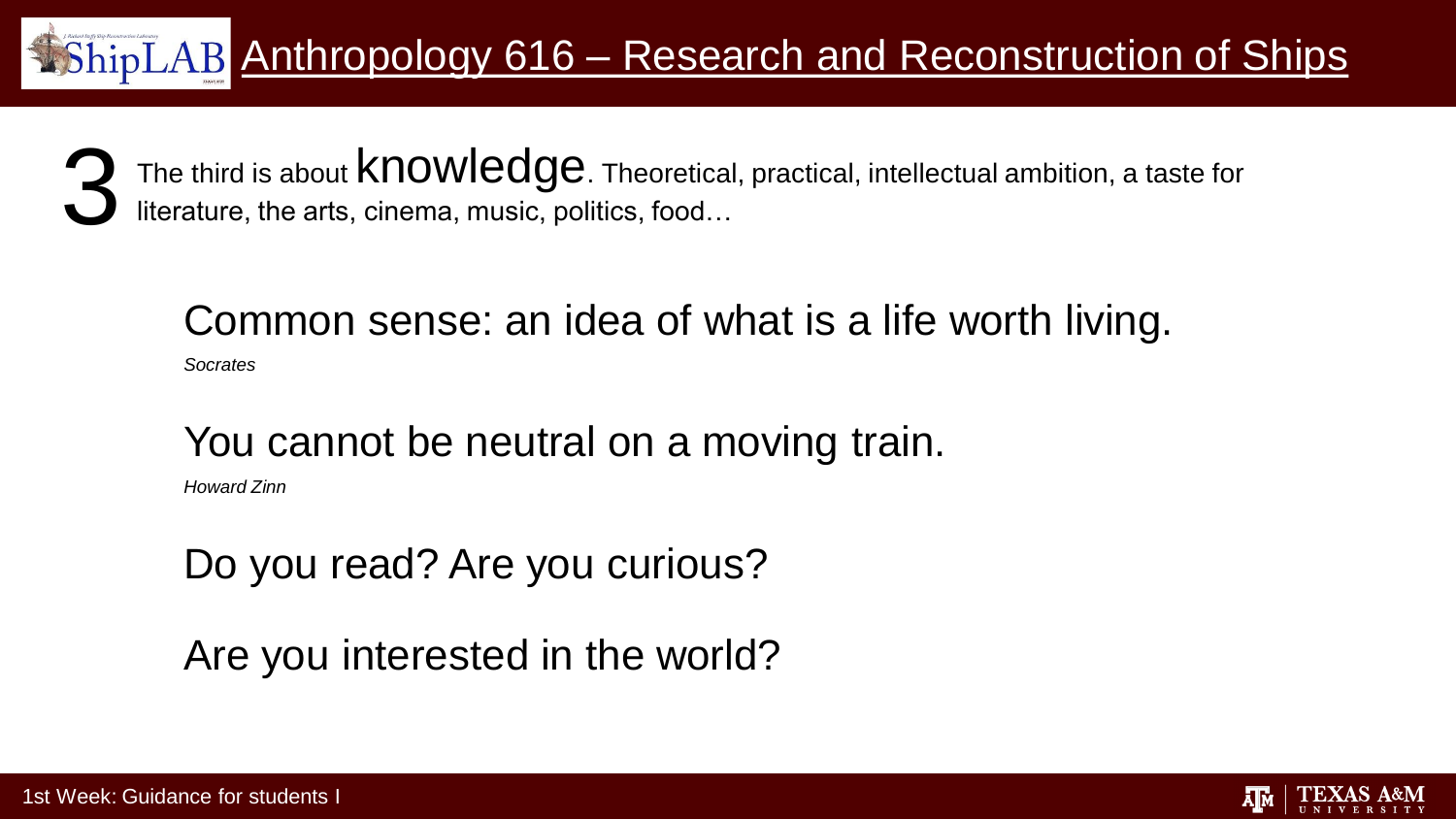The forth is about **Practical** skills: know your software!

ArcGIS, AutoCAD, Rhinocerous, AutoDesk Maya, Houdini, Computer vision software…

Diving Mapping Operating remote sensing equipment

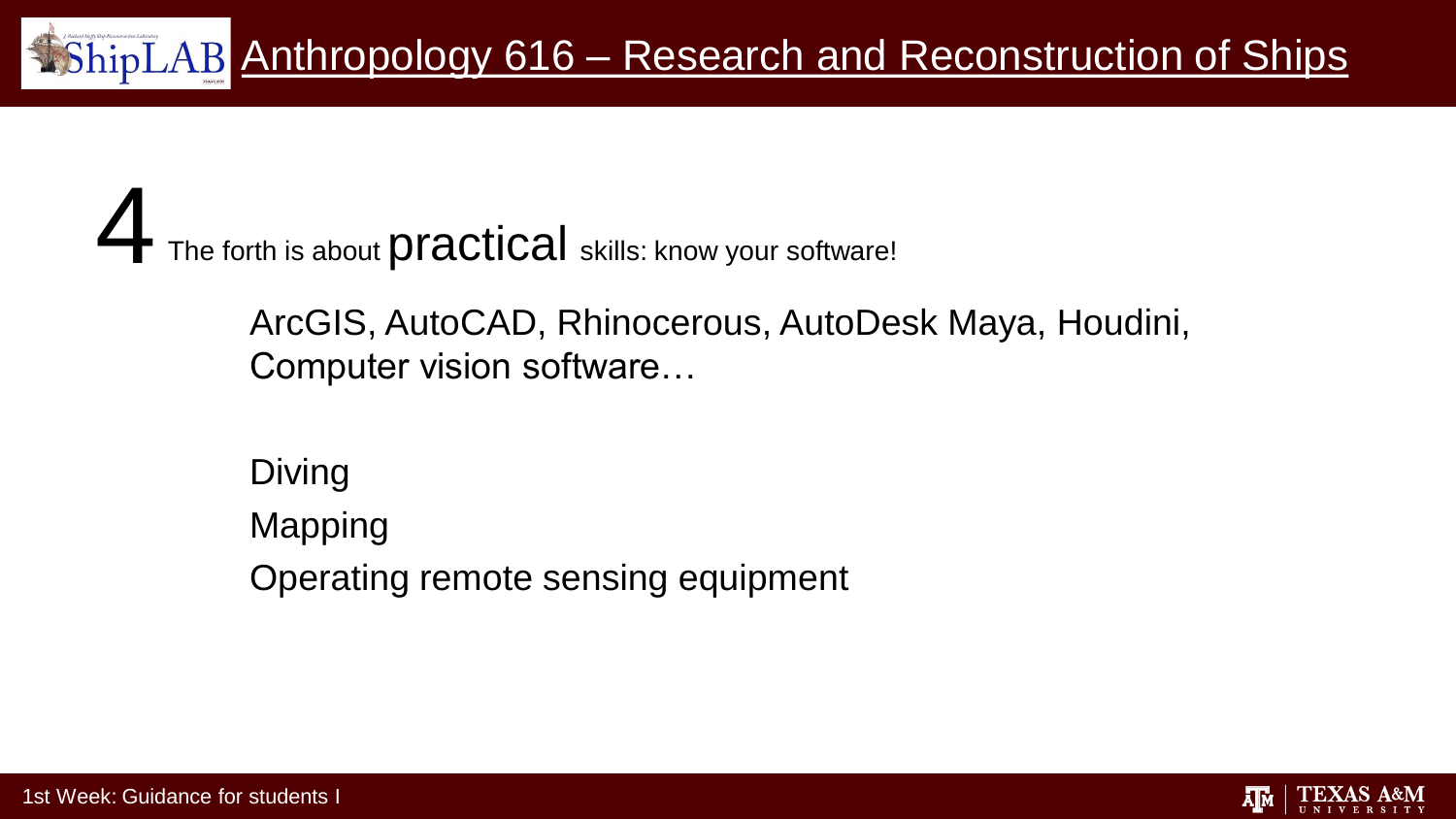#### 5 The fifth is **Citizenship:** activism.

If you don't stand for anything, don't have any intellectual ambitions, don't understand why social justice is important, why knowledge is more important than money, if you don't care about diversity, the environment, and the future of the planet… go study finance! There is a place for you in Wall Street.

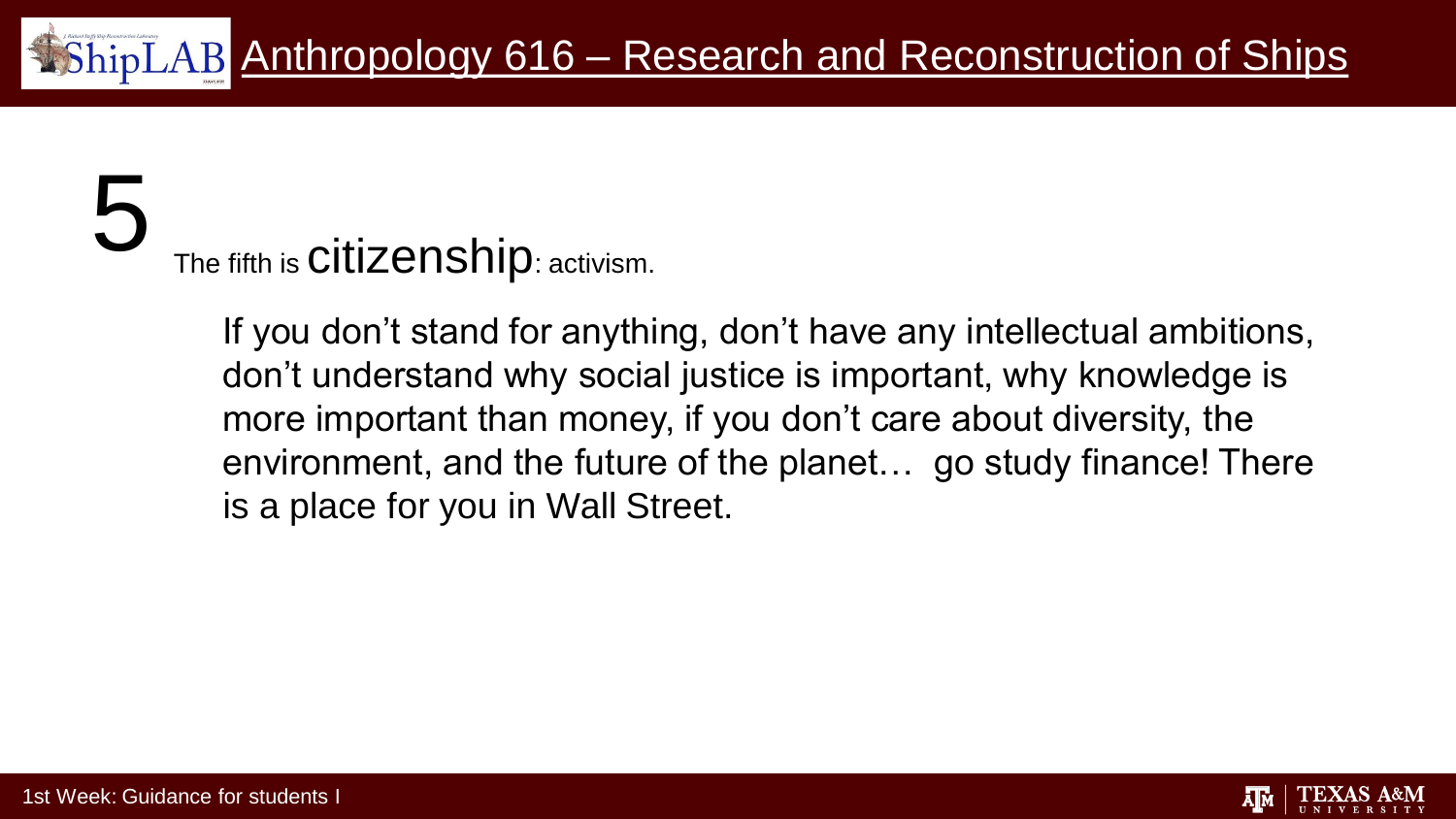

#### 6. Students must be the directors of their lives, not mere actors.



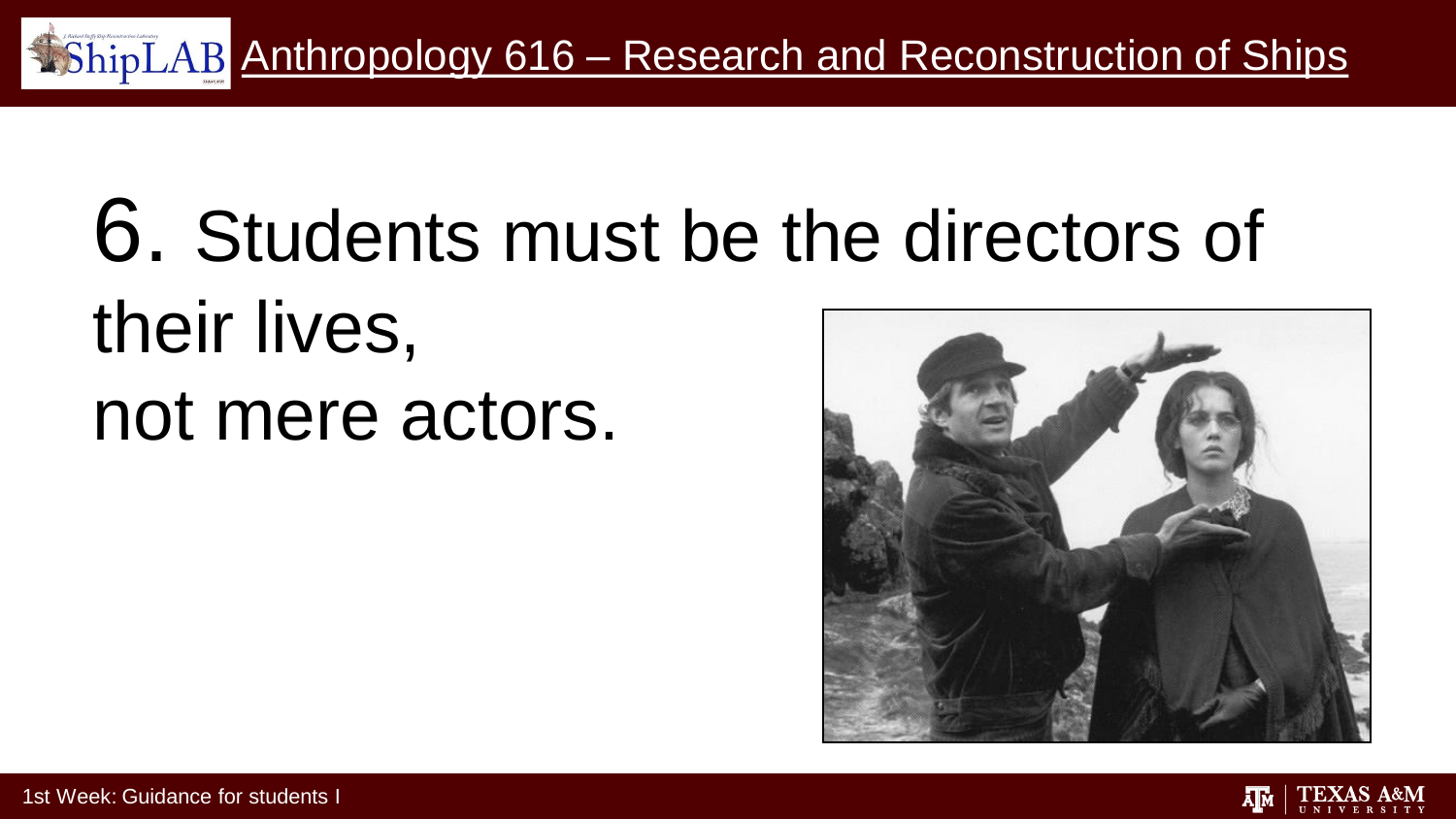#### Guidance for Students II



Notes from John McDermott's *Philosophical Pedagogy* classes

Nautical Archaeology Program

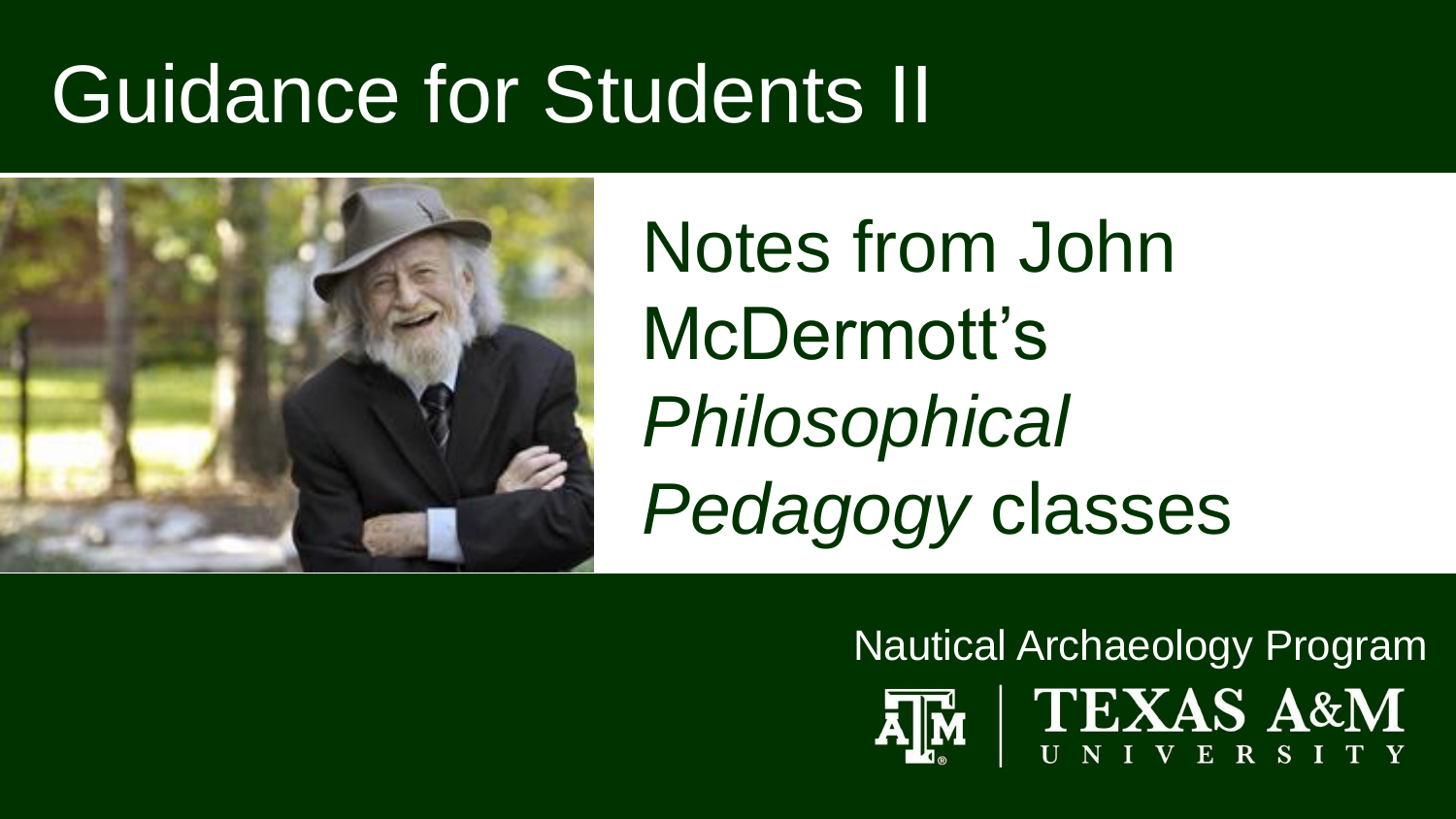

## **Professional Ethos**

Classes have a texture.

Be a good listener.

Urban, Patient, Tolerant, Collegial.

Grades don't matter.

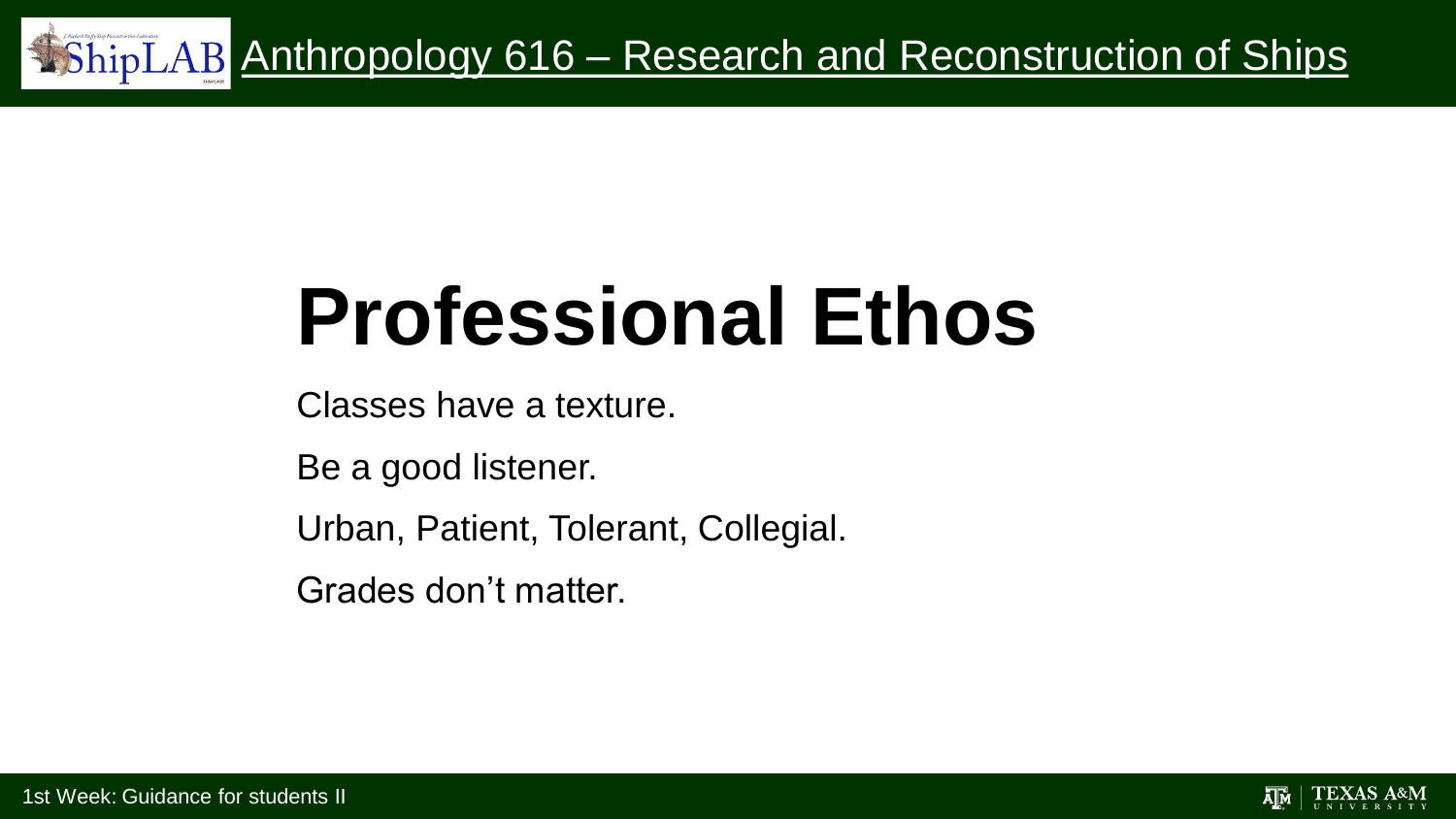

## **Conduct**

Never emulate anybody. An intellectual life is not a job. It is a vocation. Authenticity is your only option.

Don't be a burden. Better be an understatement.

Never pander. Never sell out. Study and search out yourself.

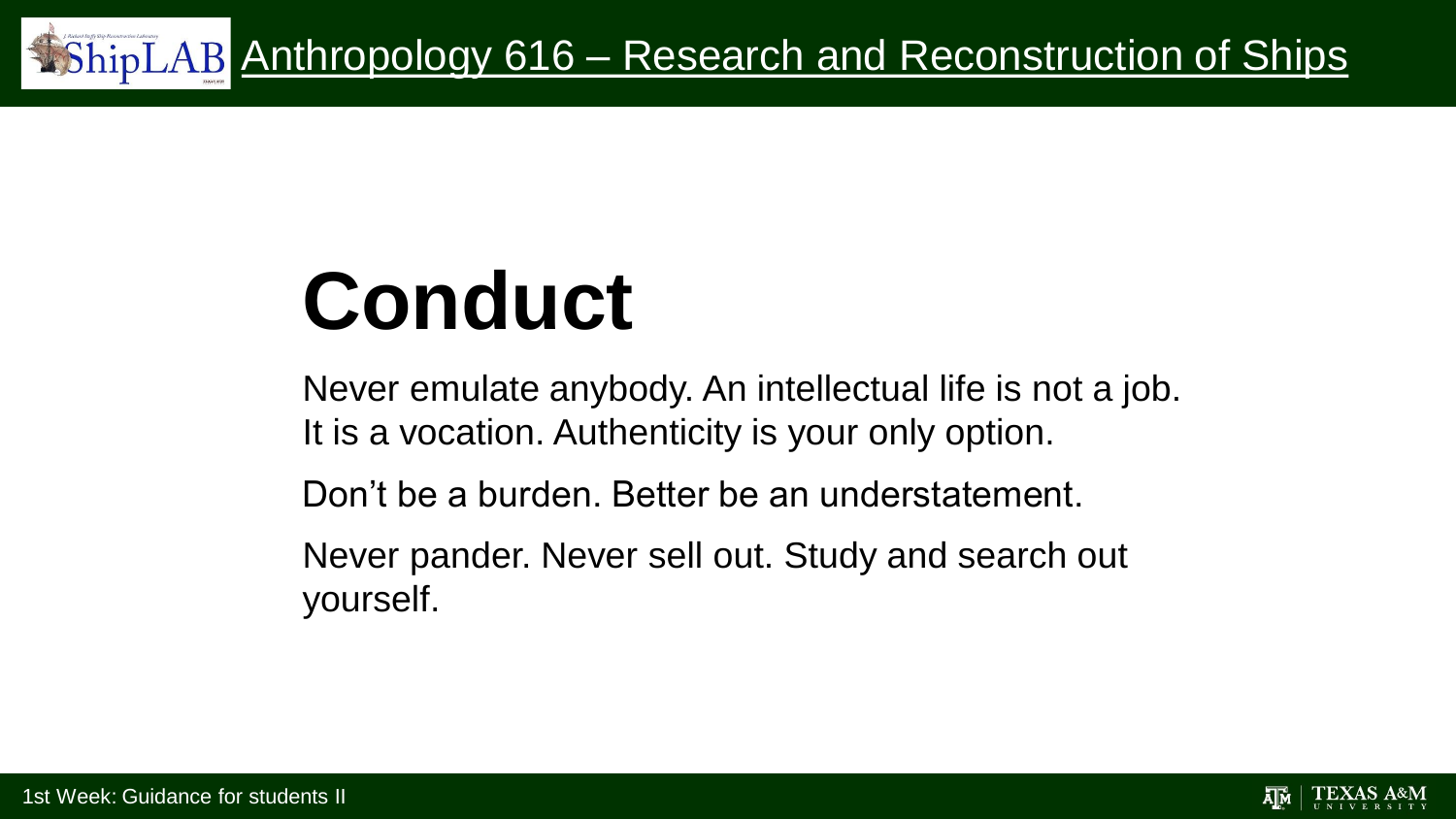

## **Peer Help**

Seek the faculty that have a conciliatory remark.

Look for people that know where you are and can tell you.

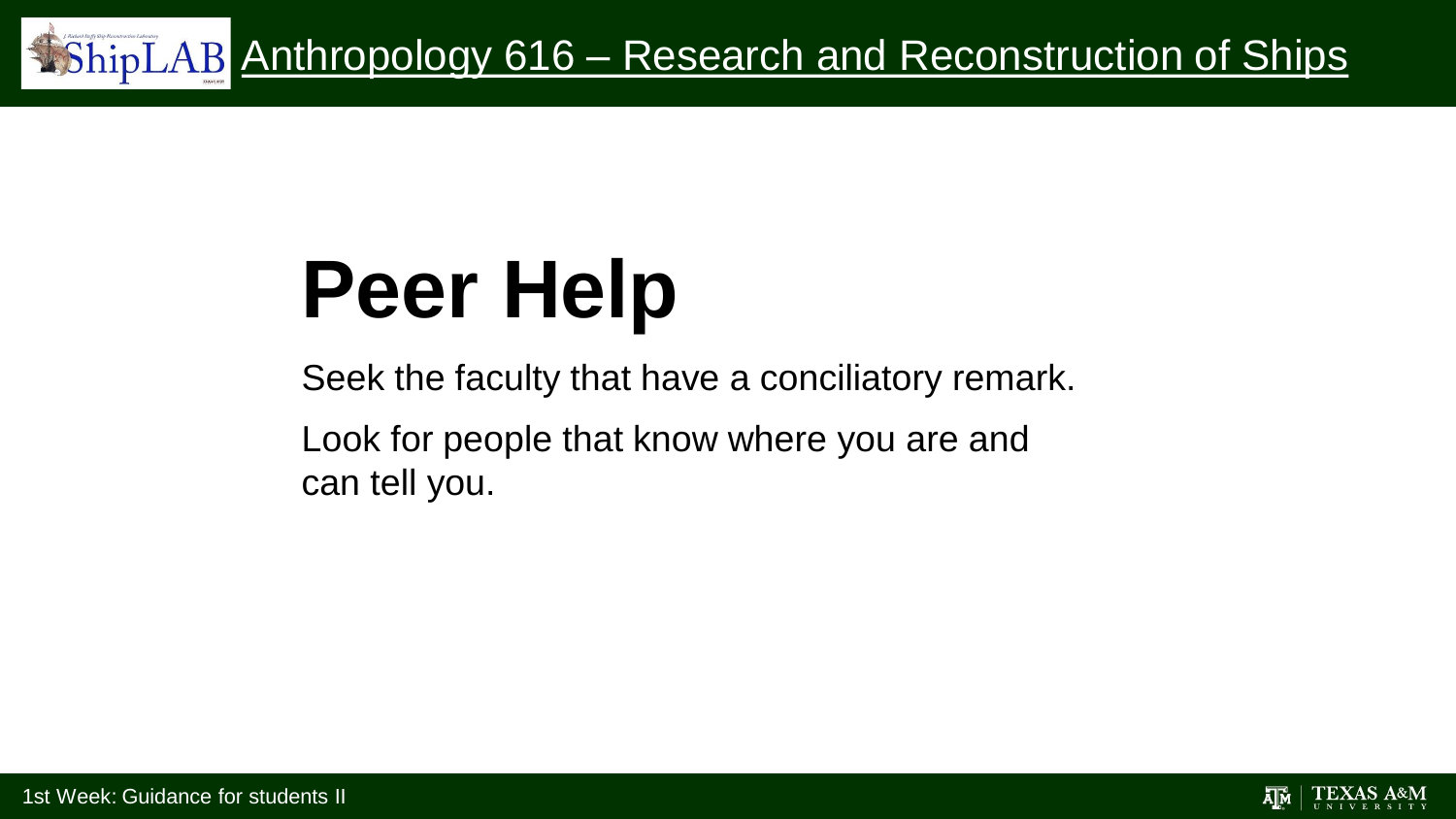# **How to read a Syllabus**

A syllabus is a grid: inside should be life.

It should be an invitation to a dinner with friends, and classes should be like dinner parties.

Teaching is about healing, growing, helping. If your life goes bad, let the teachers know and expect them to help you.

A syllabus must be friendly: attendance is not required but it is necessary.

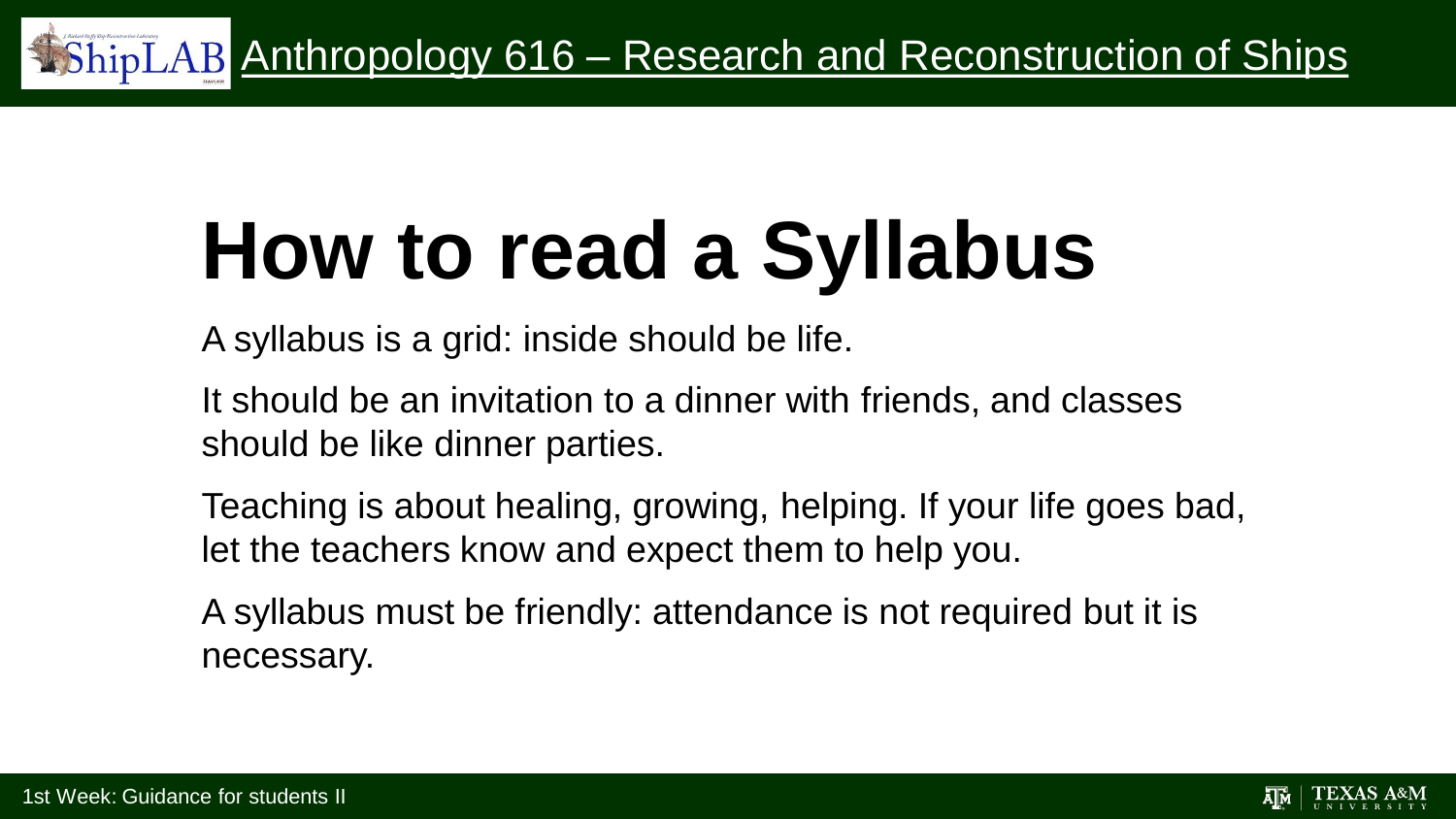Syllabi have been politicized – university administrators don't trust faculty and don't like students.

Professional codes are repressive.

Training is often about telling us not to do horrible things: their premise is that without training we would do despicable things!

Rules prevent tragedies but enforce mediocrity.

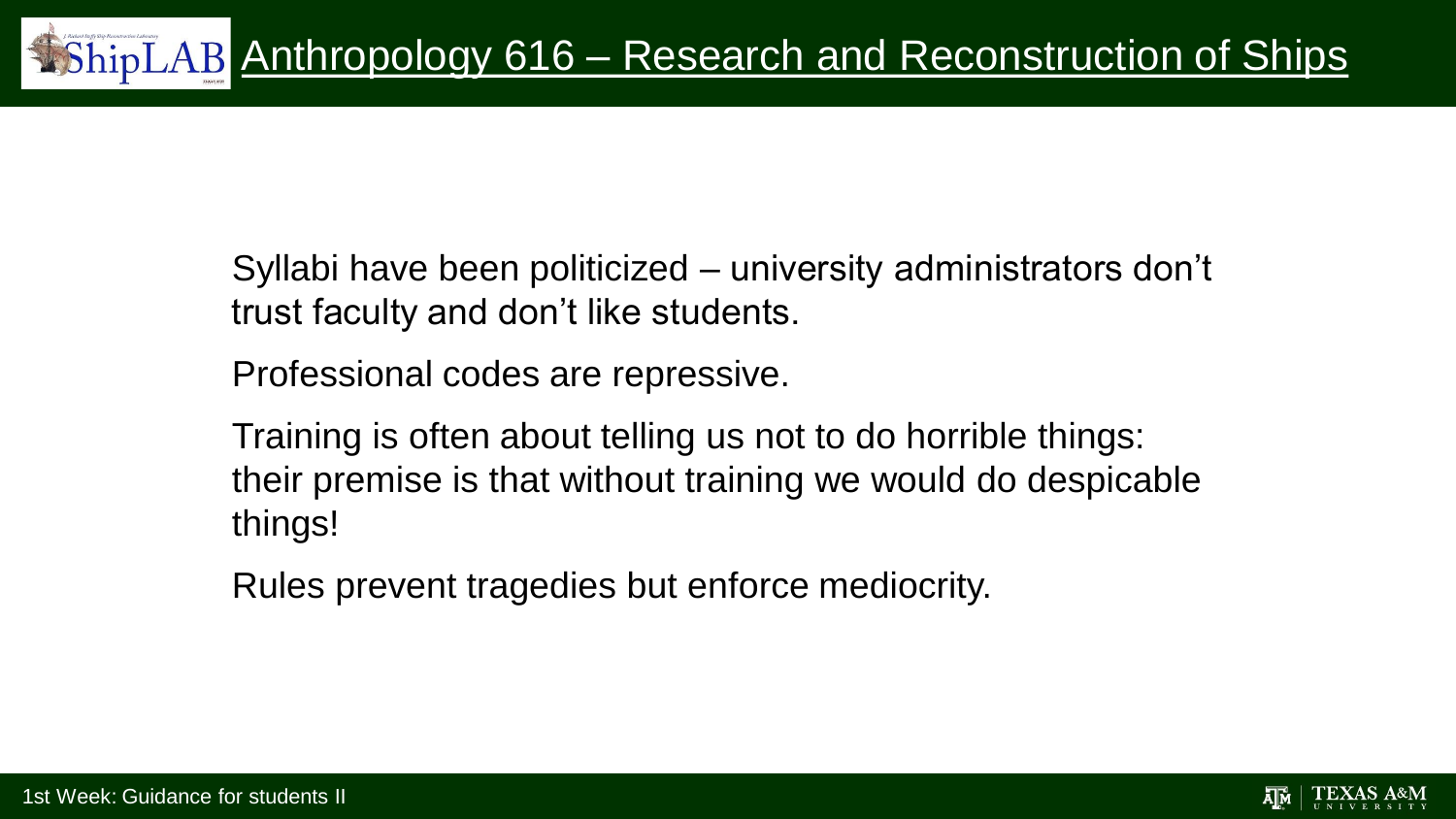## **Ambition**

Students must choose instead of accept knowledge. They are not empty vessels where teachers pour knowledge.

Ideology is not inquiry.

Today's world doesn't value memory. Nobody wants to study medieval philosophy. We live in a society with single lines. There are no texts. Who would read *The Magic Mountain* today?

There is too much to learn: teachers can show how much students should learn and how, but they cannot demand too much. Burdened students don't learn.

Students must be intellectually ambitious!!

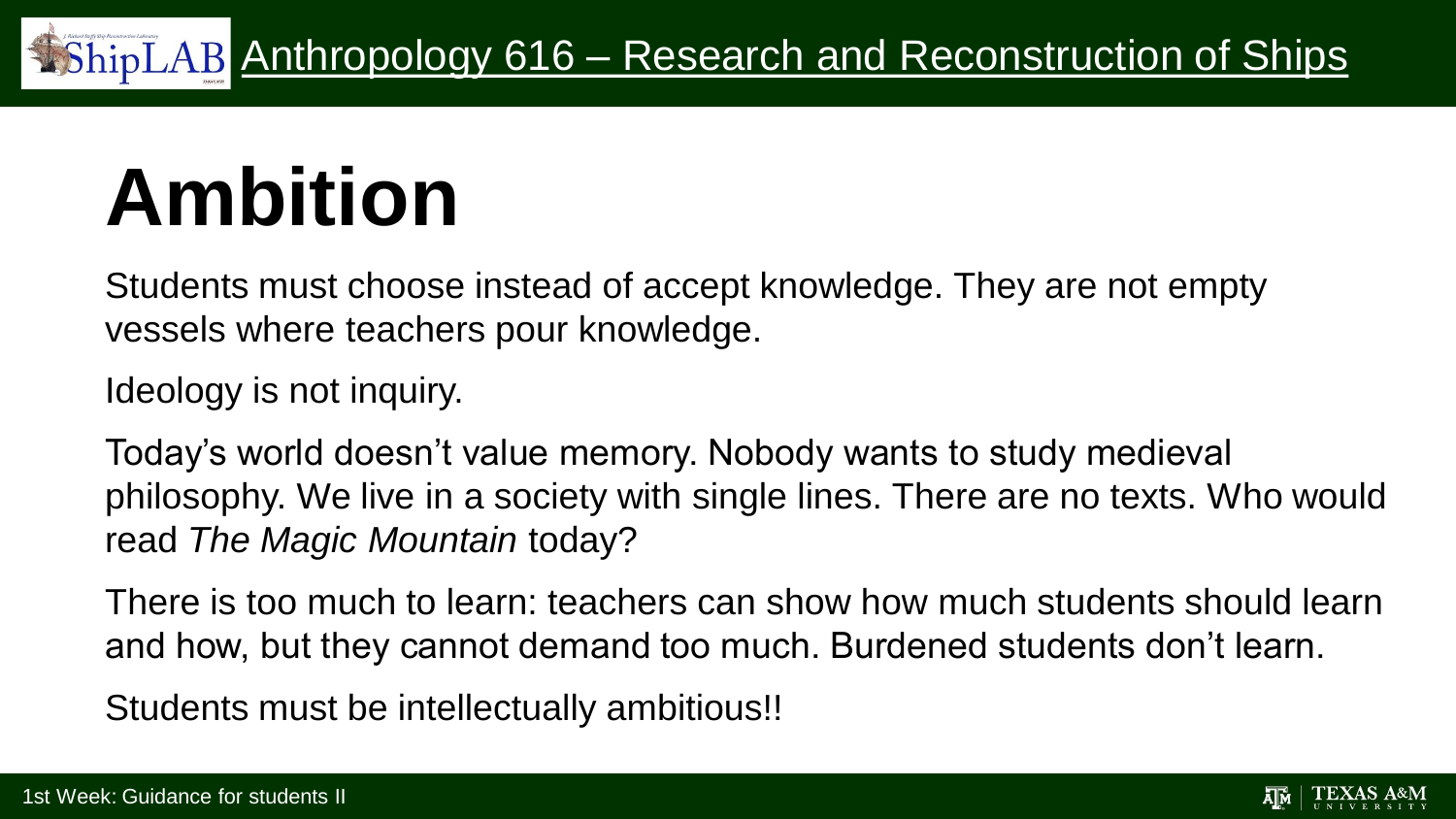# **Competitiveness**

Hierarchy is the opposite of community.

- Avoid competition: a learning community is the opposite of a competitive environment.
- Teams are more powerful than individuals.
- Alone you will all loose (look around).

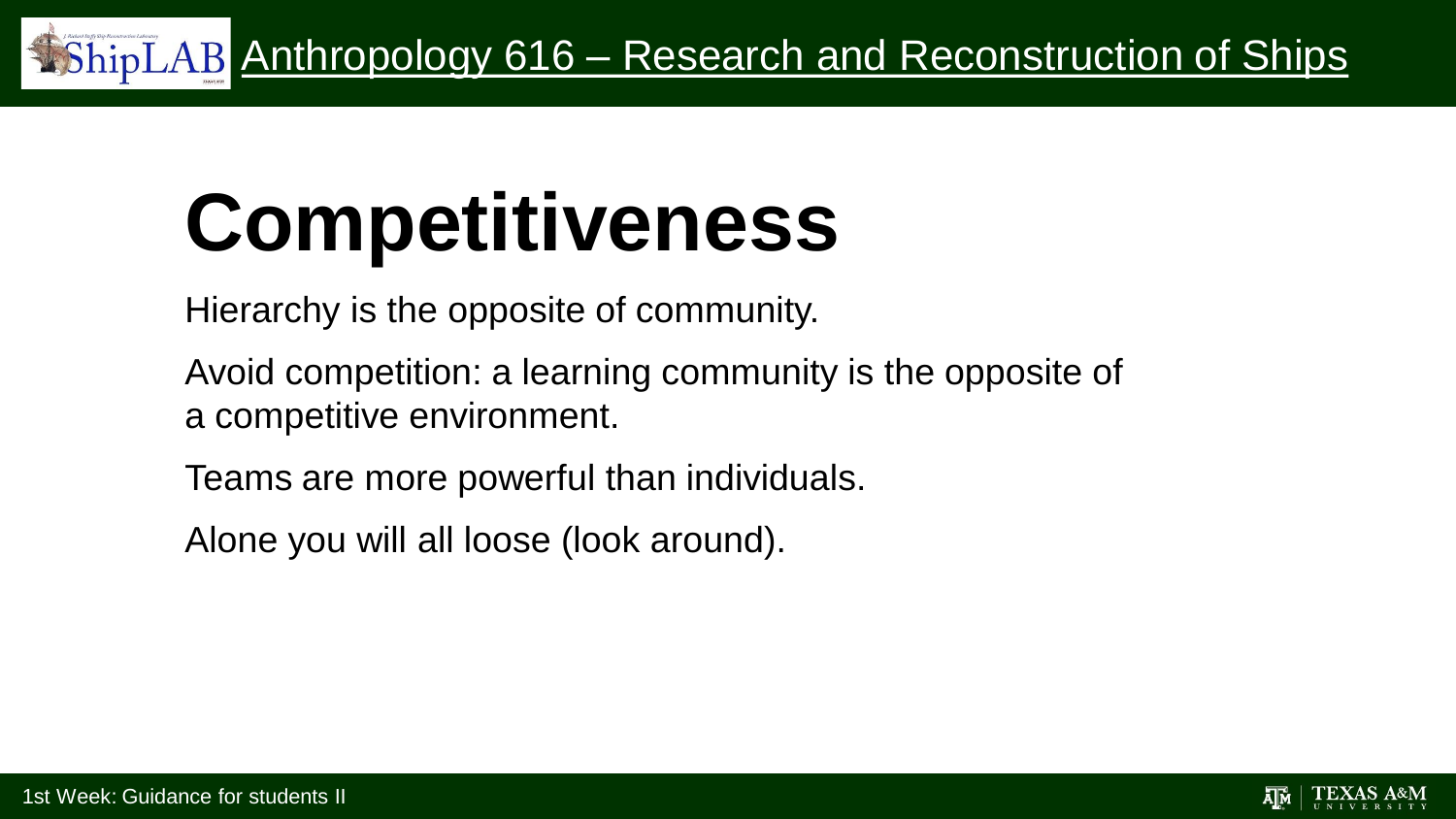

#### **Harlem**

BY LANGSTON HUGHES What happens to a dream deferred?

Does it dry up like a raisin in the sun? Or fester like a sore— And then run? Does it stink like rotten meat? Or crust and sugar over like a syrupy sweet?

> Maybe it just sags like a heavy load.

Or does it explode?